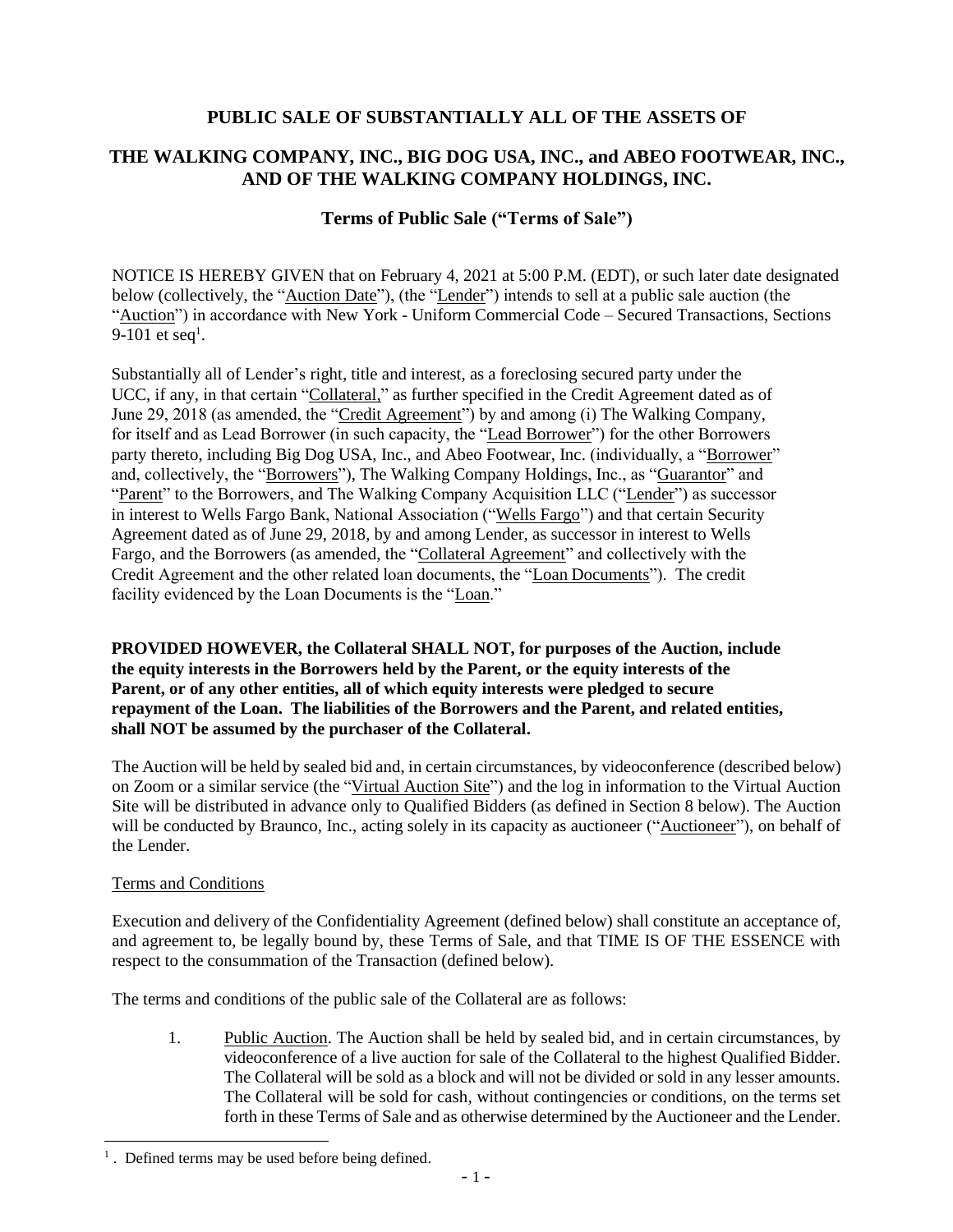- 2. Preliminary Qualifications. By no later than February 4, 2021 at 5:00 P.M. (EDT) ("Bid Qualification Date"), Qualified Bidders will be required to sign a Confidentiality Agreement before accessing the data room, and sign a Qualified Bidder Certification, deliver a deposit of \$2,000,000, demonstrate that they have liquid assets in excess of \$15,000,000 and meet certain other legal and financial criteria, as determined in good faith by Lender. If there are no Qualified Bidders other than the Lender, the Auctioneer may sell the Collateral to the Lender any time after the Bid Qualification Date on the basis of a credit bid of all or part of the Loan.
- 3. Sealed Bids. By February 8, 2021 at 5 P.M. (EDT) ("Sealed Bid Date"), Qualified Bidders must submit a written, binding, unconditional cash bid to Auctioneer in order to have their bid considered (each a "Qualified Bid"). Promptly after the Sealed Bid Date, Auctioneer shall open the Qualified Bids and if the highest is \$1 Million more than the others, the Auctioneer shall declare its holder the Winning Bidder (as defined in Section 9 below). However, if there is at least one Qualified Bid within \$1 Million below the highest Qualified Bid, the Auctioneer will defer selection of the Winning Bidder until the Live Auction Date. Each Qualified Bidder who submits a Qualified Bid within \$1 Million of the highest Qualified Bid, will be eligible to participate in a live auction which will proceed by videoconference on February 10, 2021 at 12:00 P.M. (EDT) ("Live Auction Date") on the Virtual Auction Site, as set forth above. However, if there are no Qualified Bids within \$1 Million of the highest Qualified Bid, Auctioneer will sell the Collateral to the Qualified Bidder who submits the highest Qualified Bid on the Sealed Bid Date.
- 4. Bidding at Live Auction. The initial bid for the Collateral at the Live Auction shall be the highest Qualified Sealed Bid, and all further bids shall be made in increments of no less than \$500,000. (All references to currency in these Terms of Sale are to U.S. Dollars.) Higher bids for the Collateral by Qualified Bidders entitled to bid will continue to be entertained on the Live Auction Date until the Auctioneer has determined that the highest bid from all Qualified Bidders has been received. Subject to the Loan Documents, the Lender will be permitted to bid at the sale and may credit bid all or any portion of the outstanding balance of the amounts due to the Lender by Borrower under the Credit Agreement. Each credit bid made by the Lender will constitute a "cash bid" for all purposes hereof. If such Lender is the highest bidder, the Lender, as applicable, may become the purchaser of the Collateral.
- 5. Conditions to Bidding. The Lender reserves the right to (a) terminate the sale, or to adjourn the sale to such other date and time as the Lender may deem proper, by announcement (i) prior to the Auction Date, (ii) on the Auction Date (but prior to the start of the bidding at the Auction) on the Virtual Auction Site, or (iii) at any subsequent adjournment of the Auction (at such adjourned date and location of the Auction), without further publication, (b) waive any formalities or irregularities in any bid, (c) negotiate, re-offer or opt not to sell any or all of the Collateral, (d) reopen bids, (e) settle disputes between bidders; and (f) resolve all other sale matters in its sole discretion.

THE LENDER RESERVES THE RIGHT TO AMEND, FROM TIME TO TIME BUT PRIOR TO THE COMMENCEMENT OF BIDDING AT THE AUCTION, THESE TERMS OF SALE AND ANY FORMS OF DOCUMENTS FOR THE SALE OF THE COLLATERAL OR QUALIFICATION OF BIDDERS, OR OTHERWISE, CONTAINED IN THE DATA ROOM TO REVISE OR ADD ANY OTHER COMMERCIALLY REASONABLE CONDITIONS AS THE LENDER MAY DEEM APPROPRIATE TO FACILITATE A COMMERCIALLY REASONABLE SALE OF THE COLLATERAL OR OTHERWISE, AND RESERVES ALL RIGHTS IN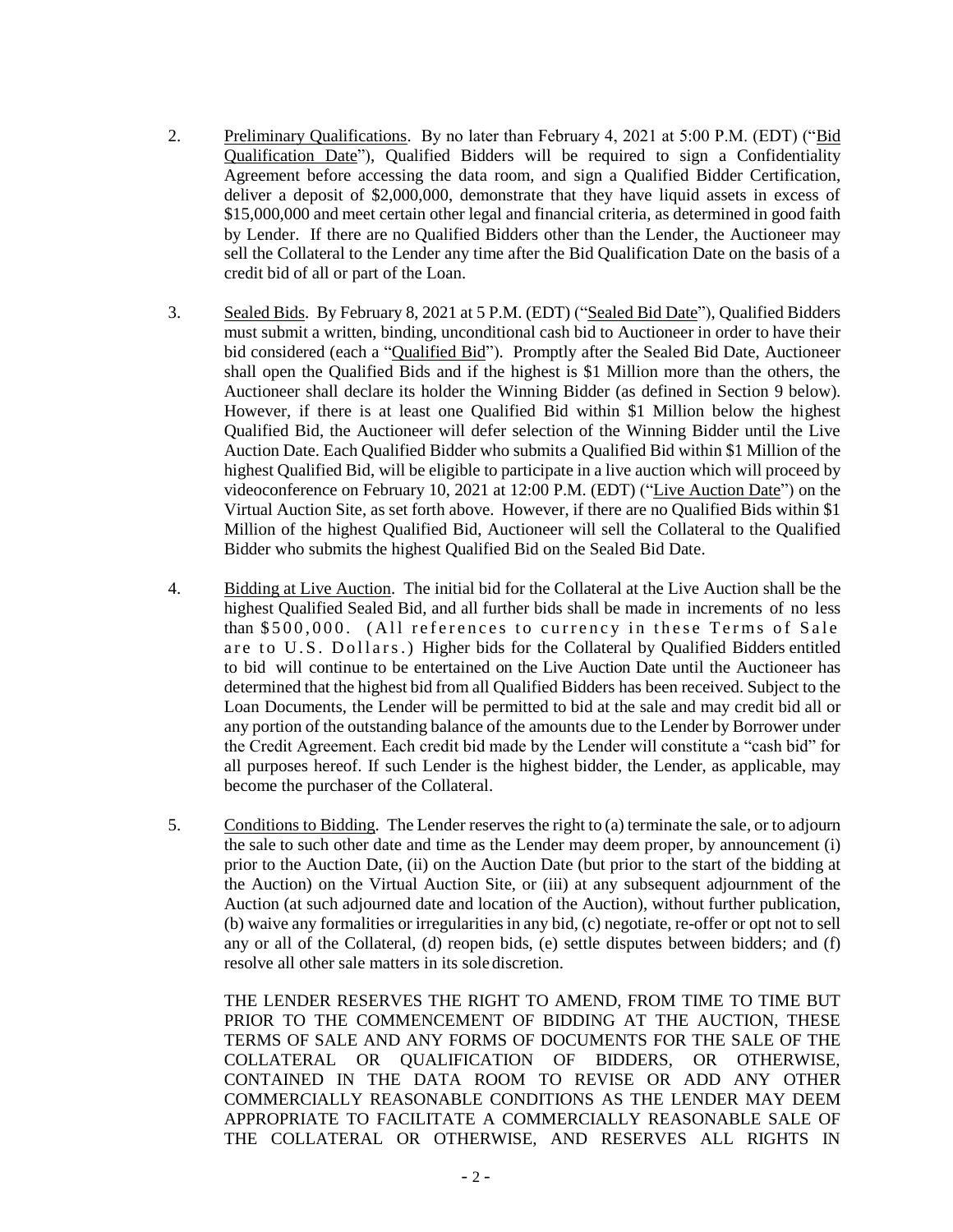CONNECTION WITH THE AUCTION AND THE SALE OF THE COLLATERAL (THE "TRANSACTION"), INCLUDING THE RIGHT AT ANY TIME, IN THE LENDER'S SOLE AND ABSOLUTE DISCRETION, TO POSTPONE OR CANCEL THE AUCTION OR WITHDRAW ALL OR PART OF THE COLLATERAL FROM THE AUCTION.

Lender and the Auctioneer reserve the right to reject all bids determined in good faith by either of them to be unqualified, conditional or otherwise commercially unreasonable and will reject any bid that contains any of the following:

> (a) Conditional provisions related to obtaining financing, required governmental, regulatory or contractual consents or notices, required payment of fees or expenses in connection with obtaining such consents or making such notices or the outcome of unperformed due diligence by such Qualified Bidder;

> (b) The inclusion of any representations and warranties to be made by the Lender in any documentation relating to the Auction or the purchase and sale of the Collateral;

(c) Conditions prohibiting disclosure of bid terms to other bidders; or

(d) Any requirement for any breakup fee, termination fee, brokerage commission, expense reimbursement or similar requirements.

## 6. Due Diligence.

Lender, through the Auctioneer, shall grant potential bidders that execute a confidentiality agreement provided by Lender (the "Confidentiality Agreement") access to the online data room (the "Data Room"), which contains certain information that Lender possesses concerning Borrowers and certain others, including guarantors of the Loan (including Guarantor), and the Collateral, including copies of the Collateral Agreement and the other Loan Documents (collectively, the "Disclosed Documents").

All persons interested in bidding on the Collateral shall conduct their own due diligence, at their own expense, regarding the information they deem is appropriate to review to become familiar with the Collateral. Information pertaining to the Collateral has been made available for inspection in the Data Room and inspection of the underlying property may be arranged upon request. Lender makes no representations and provides no warranties, either express or implied, regarding the accuracy of any of the information contained within the materials made available to bidders in the Data Room, which are provided for informational purposes only.

## **Prospective bidders are encouraged to review all Disclosed Documents and perform such due diligence as they deem necessary in advance of the Auction Date.**

Bidders are advised that although Lender has provided access to certain information regarding Borrower and/or the Collateral in the Data Room, there is no assurance that the Lender does not have information that it is contractually or legally prohibited from providing to potential bidders due to restrictions in confidentiality agreements or otherwise, or that Lender has disclosed all information in its possession relating to Borrower and/or the Collateral. Further, the Lender may be in possession of information which bidders may not have.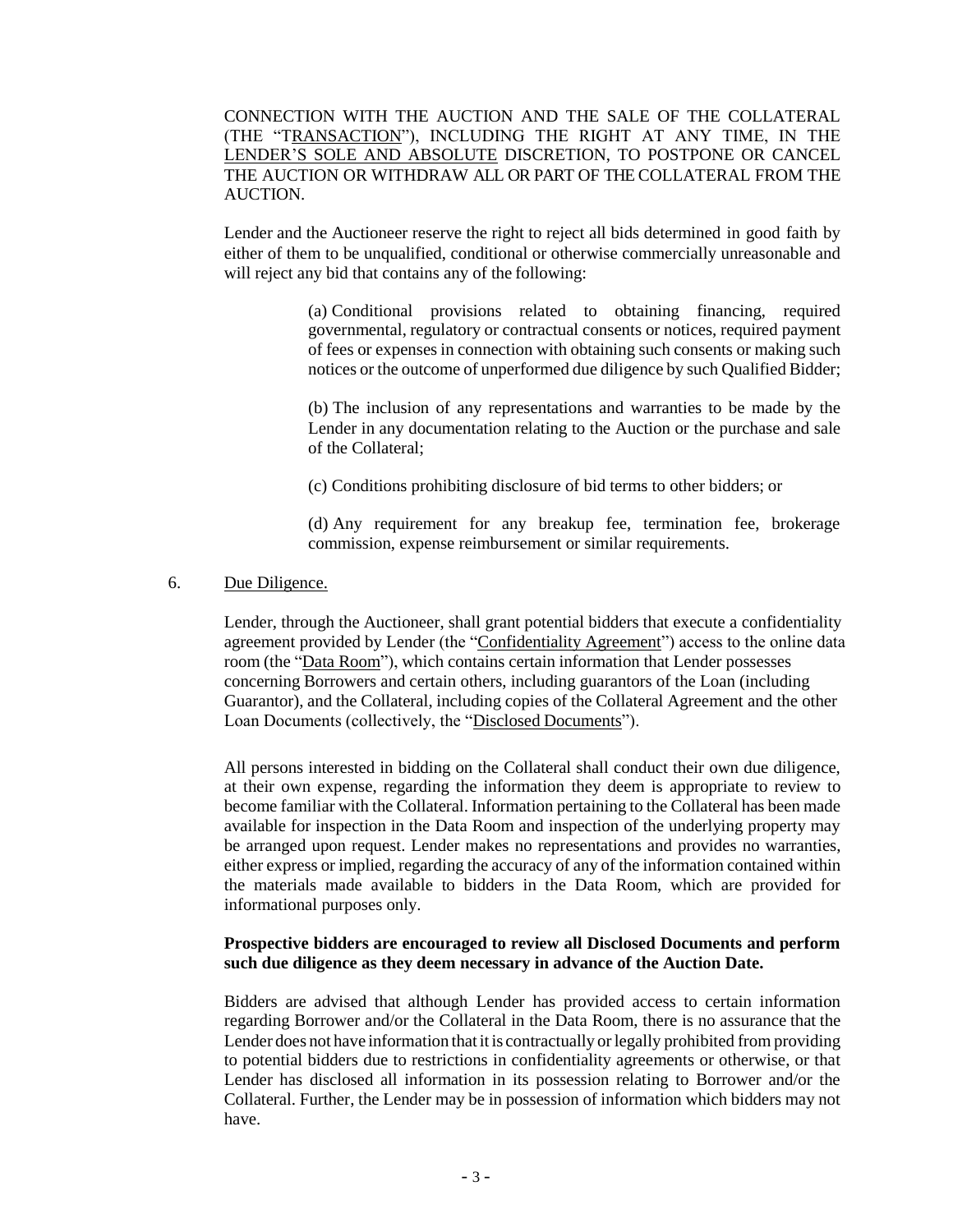## 7. Collateral Sold AS IS; No Representations; Purchase Subject to Existing Documents.

The Collateral is offered **AS IS, WHERE IS**, **WITH ALL FAULTS**, and the Lender does not and shall not make any representations or warranties of any kind, express or implied, whatsoever including, without limitation, any express or implied warranty relating to title, possession, quiet enjoyment, merchantability, fitness for a particular purpose or other warranties in connection with the Auction or the purchase and sale of the Collateral. Lender makes no guaranty, representation or warranty, express or implied, whatsoever as to the existence or nonexistence of liens, the quantity, quality, condition or description of the Collateral, the value of the Collateral, or any other matter.

The transfer of the Collateral will be made without recourse or any right of rescission. No information provided to a bidder in response to any request for information made to the Lender or any auctioneer or broker it may retain (including Auctioneer) shall constitute a representation or warranty of any kind, express or implied, with respect to such information, the Collateral, the public sale or any other matter.

Without limiting the foregoing, the Transacting Bidder must purchasethe Collateral subject to the terms of the governing documents of the Collateral.

### 8. Qualified Bidder Requirements.

For a bidder (other than the Lender) to be eligible to bid at the Auction (a "Qualified Bidder"), such bidder must satisfy the following requirements:

> (a) be virtually present at the Auction, if held, on the Live Auction Date; and do all of the following by the Bid Qualification Date TIME BEING OF THE ESSENCE WITH RESPECT TO SUCH DELIVERIES:

> (b) (i) execute and deliver (A) the Confidentiality Agreement and (B) that certain Depository Agreement and Joinder, together with the Statement of Information attached thereto (the "Depository Agreement and Joinder") attached to that certain UCC Auction Escrow Agreement (the "Escrow Agreement") with Granite Escrow and Settlement Services (the "Escrow Agent"), the form each of which is available in the Data Room, (ii) submit a \$250.00 payment to the Escrow Agent in partial payment for the Escrow Agent's escrow services, and (iii) to the extent required, comply with and satisfy all "Know Your Customer" procedures of the Escrow Agent;

> (c) deposit the sum of \$2,000,000 (the "Required Deposit") in accordance with the Escrow Agreement and Depository Agreement and Joinder, which shall be available in the Data Room;

> (d) he Escrow Agreement shall, among other things, authorize the Escrow Agent to release the Required Deposit to (1) such Qualified Bidder if such Qualified Bidder (i) determined not to be a Qualified Bidder or (ii) is not the Winning Bidder, Back-Up Bidder or Transacting Bidder in accordance with and subject to Sections 9 and 10, or (2) to the Lender, subject to and in accordance with Sections 9 and 10, if such Qualified Bidder is the Transacting Bidder, Winning Bidder or the Back-Up Bidder and such Qualified Bidder is required to and fails to consummate the Transaction;

> (e) duly execute a written Qualified Bidder Certification attesting to bidder's qualifications and financial ability to consummate the Transaction to the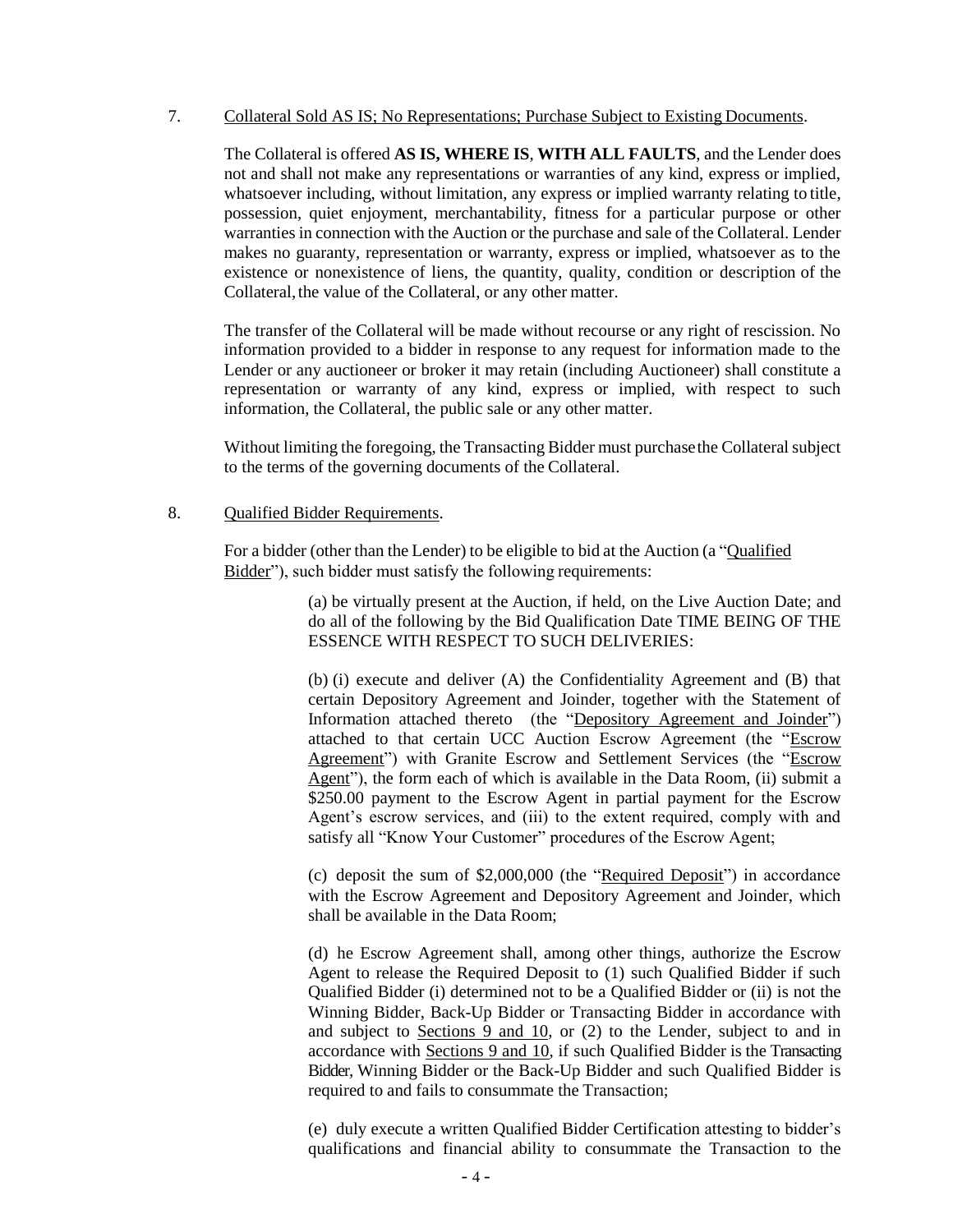Lender's reasonable satisfaction, including a representation that such bidder has total liquid and unencumbered assets in excess of \$15,000,000 together with written proof of such liquid assets that shall form part of the Qualified Bidder Certification ("Proof of Qualifications and Financial Ability"), which proof shall consist of an official bank statement or a letter of guarantee from a bank demonstrating that such Qualified Bidder has access to immediately available liquid and unencumbered funds sufficient to complete the Transaction if such Qualified Bidder is the Transacting Bidder;

(f) demonstrate the ability to satisfy the Collateral Transfer Conditions set forth in Section 10 if it shall be the Transacting Bidder;

(g) deliver (x) each of the signed Confidentiality Agreement, Depository Agreement and Joinder, and the signed Proof of Qualifications and Financial Ability, to the Auctioneer at todd@braunco.com in accordance with the procedures found in the Data Room, and (y) the Required Deposit to the Escrow Agent in accordance with the Depository Agreement and Joinder. The Lender reserves the right to prohibit a bidder from participating at the Auction for failure to deliver such documents and the Required Deposit; and

(h) deliver a copy of a board resolution, written consent, secretary's certificate or similar document demonstrating the authority of such bidder to make a binding and irrevocable bid that is reasonably acceptable to the Lender.

AFTER COMPLETION AND DELIVERY OF THE FOREGOING REQUIREMENTS AND UPON REQUEST FROM SUCH QUALIFIED BIDDER, THE AUCTIONEER SHALL PROVIDE SUCH QUALIFIED BIDDER WITH THE ACCESS CODE FOR PARTICIPATION IN, AND BIDDING AT, THE AUCTION AT THE VIRTUAL AUCTION SITE IN THE EVENT SUCH QUALIFIED BIDDER IS AMONG THOSE PERMITTED TO BID AT THE LIVE AUCTION.

Notwithstanding the foregoing, the Lender is a Qualified Bidder, may credit bid at the Auction, and is not required to deliver the documentation, deliver the Required Deposit, or deliver or fulfill any the other requirements set forth above in this Section 8 in order to bid at the Auction.

Meeting any requirements under any documents related to the sale of the Collateral shall be at the sole risk, cost and expense of a bidder. If a bidder is a special purpose entity or, in the Lender's reasonable judgment, lacks sufficient creditworthiness to establish that such bidder qualifies as a Qualified Bidder or render such bidder capable of participating in the Auction or consummating the Transaction, the Lender reserves the right to require a creditworthy affiliate of such bidder to qualify as a Qualified Bidder, and, depending on the circumstances, provide additional credit support in the form of a guaranty, commitment letter, letter of credit and/or or other credit support reasonably acceptable to the Lender.

9. Determination of Winning Bidder; Back-Up Bidders; Deposit Refund.

No bids may be withdrawn once made during the Auction, whether submitted on (or before) the Sealed Bid Date or the Live Auction Date. The Auction shall continue until the Auctioneer has determined and identified (a) the Qualified Bidder that has submitted the best bid for the Collateral that complies with all requirements set forth in these Terms of Sale (such Qualified Bidder is the "Winning Bidder") and (b) if the Lender directs the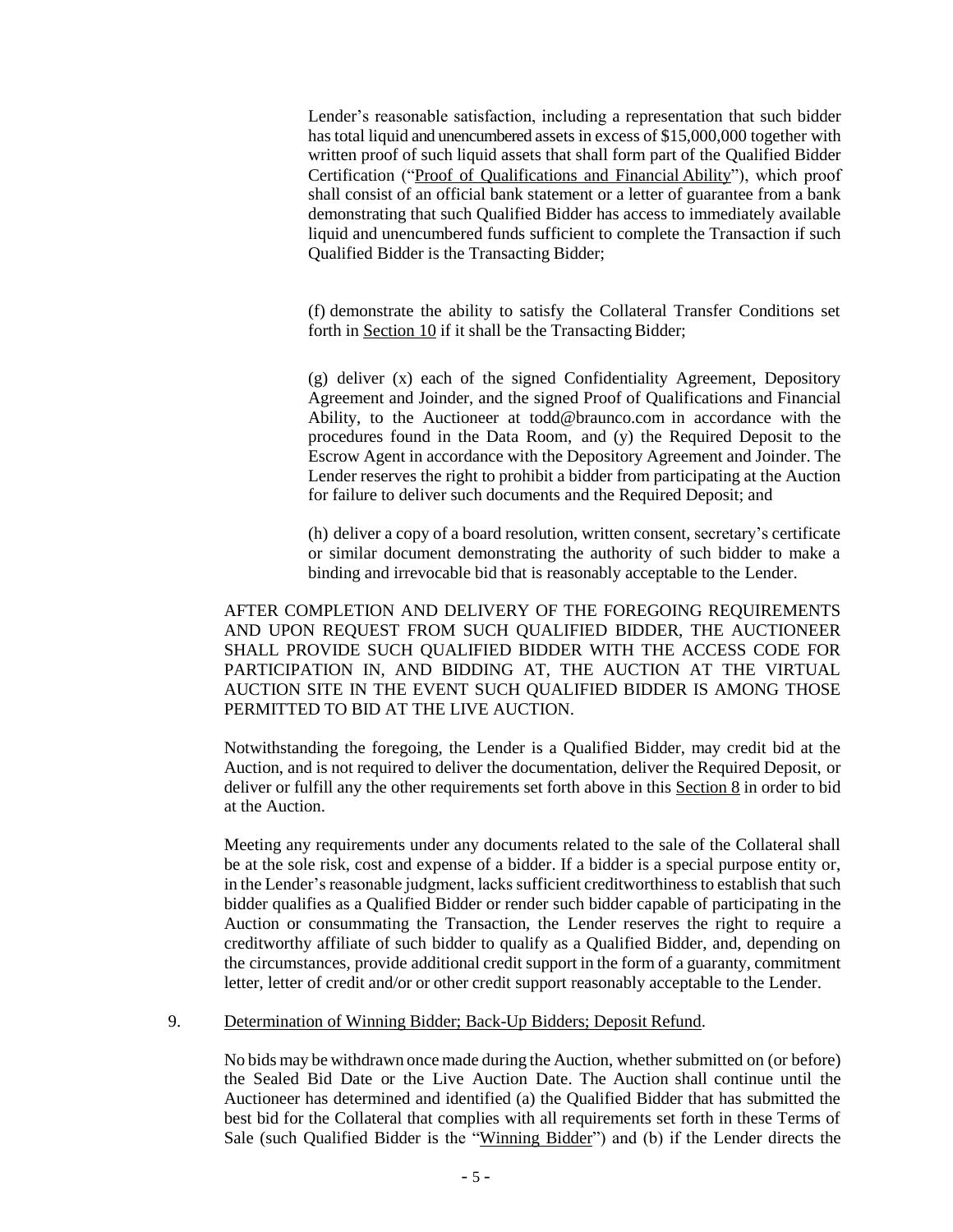Auctioneer to designate a back-up bidder, the Qualified Bidder that has submitted the second highest bid for the Collateral that complies with all requirements set forth in these Terms of Sale (such Qualified Bidder, the "Back-Up Bidder").

If such bidder (i) is selected to be  $(A)$  the Winning Bidder or  $(B)$  if the Winning Bidder fails to consummate the Transaction, the Back-Up Bidder and thereafter has received a Back-up Bidder Notice (defined below) in accordance with this Section 9 and (ii) is consummating the Transaction, such bidder (the "Transacting Bidder") shall be required to consummate the Transaction in accordance with Section 10 on or prior to the Outside Date (defined below) and shall have no right to postpone or nullify the Transaction.

If the Winning Bidder does not consummate the Transaction on or prior to the Outside Date, then the Back-Up Bidder shall be notified that it has been designated the new winning bidder (the "Back-Up Bidder Notice") and shall be obligated, on or prior to the Outside Date, to consummate the Transaction. If the Back-Up Bidder is ultimately designated the new winning bidder, the sale of the Collateral to the Back-Up Bidder will be consummated on the same terms as were applicable to the Winning Bidder (other than the purchase price of the Transaction, which shall be the highest bid made by the Back-Up Bidder), and the Back-Up Bidder shall be required to consummate the Transaction in accordance with Section 10. If the Back-Up Bidder also fails to consummate the Transaction in accordance with Section 10, the Lender, in its sole discretion, may designate the Qualified Bidder that made the next highest qualified bid at the Auction (the "Second Back-Up Bidder") as the new winning bidder (it being understood that the Back-Up Bidder or the Second Back-Up Bidder may be the Lender); provided that the Second Back-Up Bidder will not be required to consummate the Transaction and, notwithstanding that it may be the new winning bidder, its Required Deposit shall, unless otherwise requested by the Second Back-Up Bidder, be refunded in accordance with the time periods set forth in this Section 9.

The Required Deposit of each Qualified Bidder shall be refunded in full in accordance with the Depository Agreement and Joinder and the Escrow Agreement and related documents as follows: (A) to such Qualified Bidder that is not the Winning Bidder or the Back-Up Bidder, within three (3) business days after the Auction and (B) to such Qualified Bidder that is the Back-Up Bidder, within three (3) business days following the closing of the Transaction if the Back-Up Bidder is not ultimately the Transacting Bidder.

Each of the Winning Bidder's Required Deposit and, if the Back-Up Bidder is selected, the Back-Up Bidder's Required Deposit will remain with the Escrow Agent until applied toward payment of the purchase price in accordance with Section 10 (it being understood that the Transacting Bidder's Required Deposit shall be part of the purchase price that is transferred to the Lender as part of consummating the Transaction) or refunded as provided in these Terms of Sale and pursuant to the Escrow Agreement. Notwithstanding the foregoing, if the Winning Bidder or the Back-Up Bidder, as applicable, is unable or unwilling for any reason to consummate the Transaction in accordance with Section 10 on or prior to the Outside Date (other than the Lender's willful failure to close), the Lender may (x) retain all or a portion of the Required Deposit paid by such bidder as liquidated damages for the costs of the sale and for its loss of bargain, in lieu of all other damages, and (y) seek additional compensatory damages equal the difference between (1) the highest bid made by the Winning Bidder or the Back- Up Bidder, as applicable, minus (2) the purchase price paid by the Transacting Bidder. By bidding at the Auction, each bidder acknowledges that it would not be possible to ascertain the Lender's actual damages under the circumstances described in this paragraph or otherwise as a result of failing to comply with the Terms of Sale and that money damages would not be a sufficient remedy. The Lender and its affiliates and representatives reserve all rights and remedies available at law,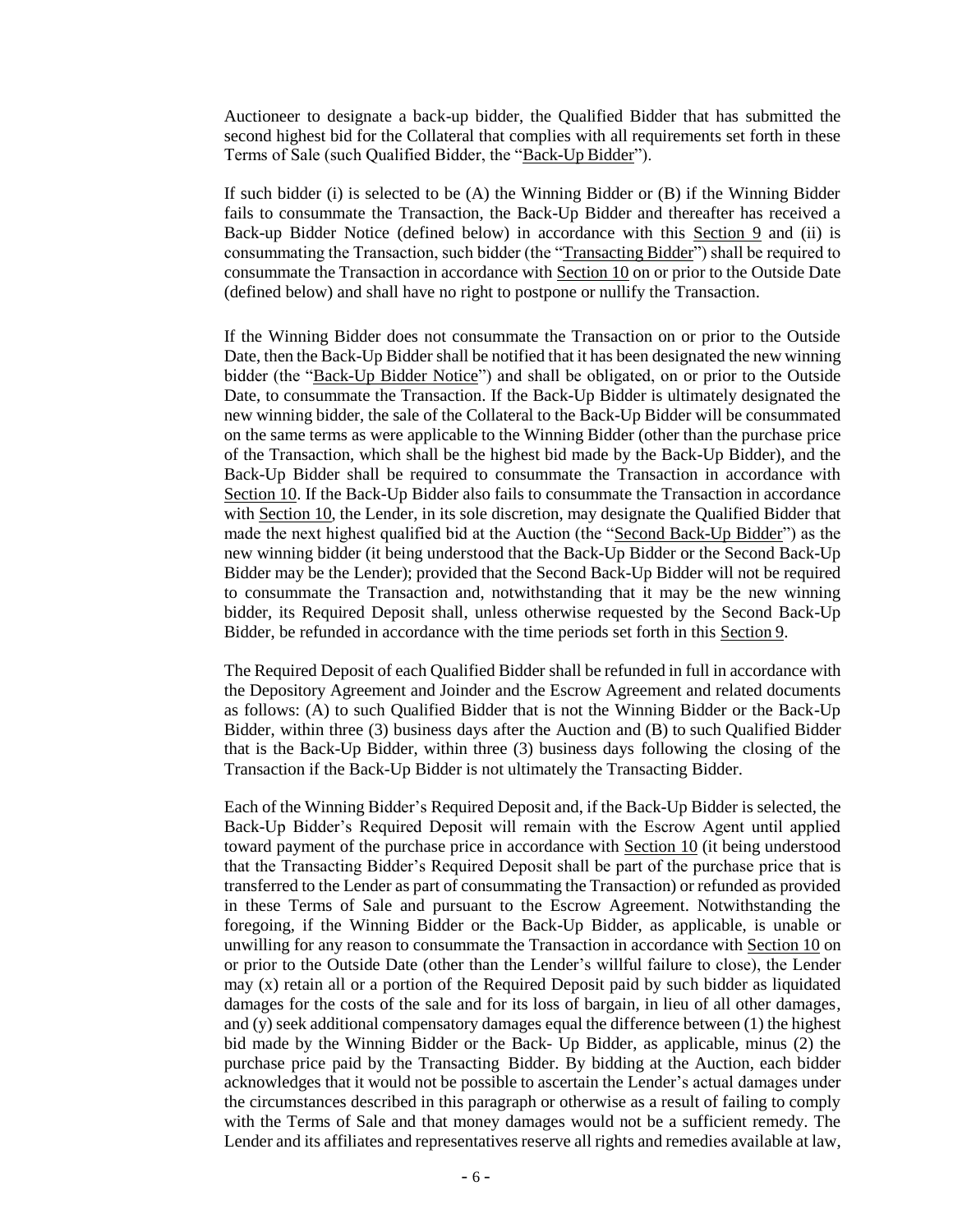in equity or otherwise, including the right to injunctive relief or the remedy of specific performance. If the Lender fails to consummate the Transaction with the Transacting Bidder for any reason whatsoever, the sole and exclusive remedy of the Transacting Bidder shall be the return of the bidder's Required Deposit and neither the Lender nor any of its affiliates or representatives shall have any further liability or obligation whatsoever to the Transacting Bidder.

### 10. Conditions Precedent to Transfer of Collateral.

The closing shall take place on a date (the "Closing Date") as soon as reasonably practicable (as reasonably determined by the Lender and the Transacting Bidder) and in any event no later than five (5) business days after the Auction Date (the "Outside Date"; provided that, solely with respect to the Back-Up Bidder, the Outside Date shall be the date that is five (5) business days following delivery of the Back-Up Bidder Notice).

The Transacting Bidder acknowledges and agrees that it will use its best efforts to take,or cause to be taken, all actions and to do, or cause to be done, all things necessary, proper or advisable under applicable laws and regulations to consummate the Transaction as soon as reasonably practicable, and, in any event, prior to the Outside Date.

The Transaction shall be consummated on the Closing Date following the Transacting Bidder's satisfaction of certain conditions to the consummation of the Transaction, including that the Transacting Bidder shall be required to perform and pay each of the following obligations (the "Collateral Transfer Conditions"): (a) execute and deliver that certain purchase agreement between the Transacting Bidder and the Lender and all required related documentation including the Bill of Sale and Release attached to it as an exhibit (collectively, the "Purchase Agreement"), which Purchase Agreement is available in the Data Room; (b) execute, deliver and file all required transfer tax forms, and pay all transfer taxes, stamp duties, withholding taxes and other taxes incurred, in connection with the purchase of the Collateral, in accordance with the Purchase Agreement; (c) cause the release from escrow of the Required Deposit in full and deliver the remaining amount of the winning bid in full in immediately available United States Dollars (such amounts, collectively, the "Winning Bid Proceeds"); and (d) any other obligations reasonably determined by Lender to be necessary or desirable to consummate the Transaction.

Upon such consummation of the Transaction, the Transacting Bidder (other than the Lender) shall receive: (1) a transfer statement transferring the Collateral, without guaranty of signatures other than by the Lender, with such taxes as may be allocable to Seller in accordance with the Purchase Agreement and (2) a bill of sale and release, the form of which shall be set forth as an exhibit to the Purchase Agreement. On the Closing Date, the Lender shall release and terminate, or shall cause the release and termination of, all liens and security interests on the Collateral, and the Transacting Bidder shall release Lender from any and all liabilities of every nature, whenever arising.

Notwithstanding anything in the Agreement to the contrary, the foregoing requirements will not apply to the Lender if it is the Transacting Bidder and payment for the Collateral may be made by applying against the winning bid any partial or entire amounts due to the Lender by Borrower under the Loan Documents.

#### 11. Application of Proceeds; Secured Obligations.

The Winning Bid Proceeds shall be applied as follows: (i) FIRST, to pay for the costs of the Auction; (ii) SECOND, to satisfy the Secured Obligations (as defined below) in accordance with the Loan Documents; and (iii) THIRD, if any portion of the Winning Bid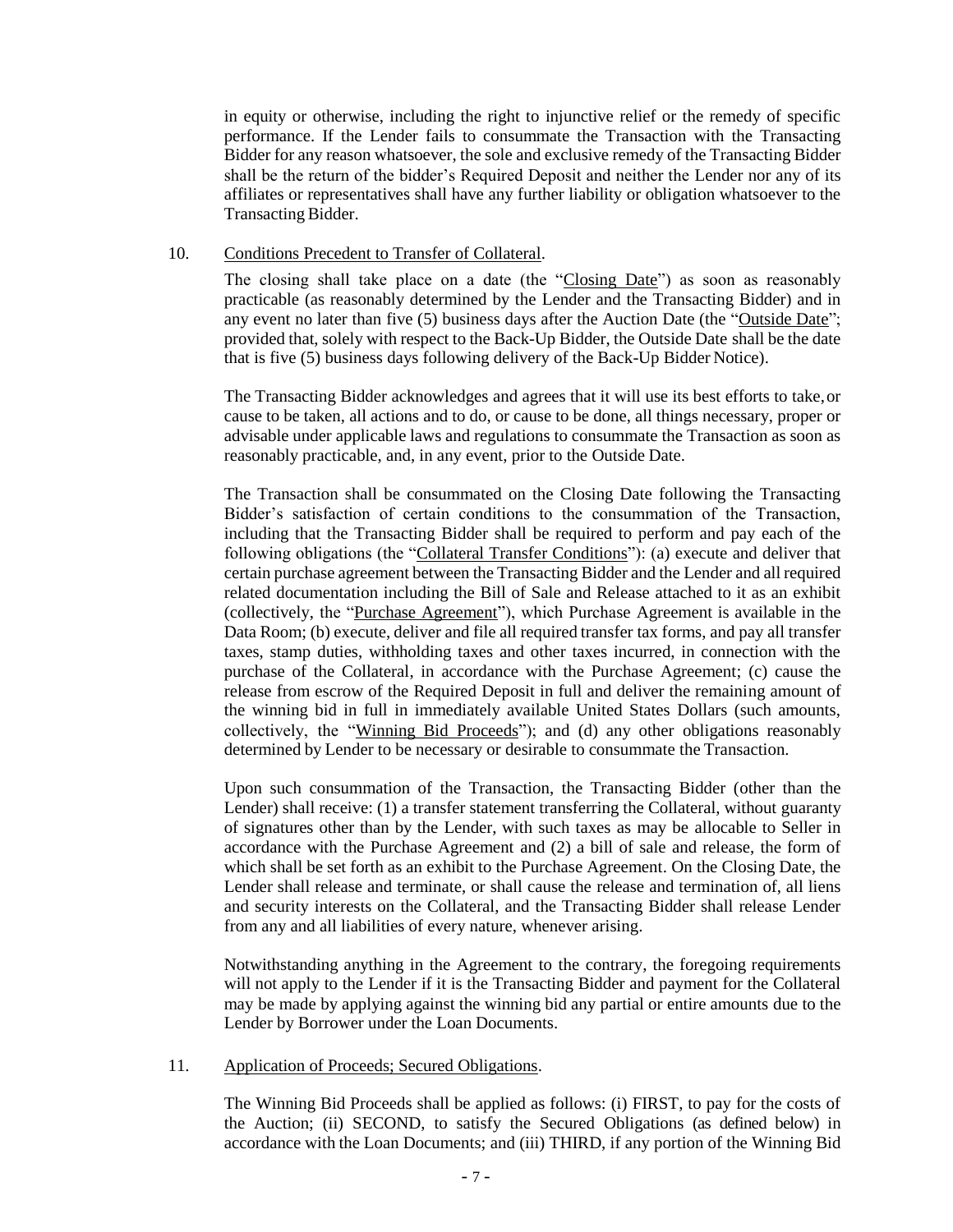Proceeds remains after satisfaction of the Secured Obligations in full, in accordance with applicable law, including to pay any person holding a junior secured claim against the Collateral in full and then to deliver to unsecured creditors of, and ultimately to the equity holders in, Borrower or any other person legally entitled thereto (it being understood that such persons shall not be entitled to any proceeds from the Transaction or the Auction unless all outstanding Secured Obligations are paid in full). If the Winning Bid Proceeds are less than the Secured Obligations, the Secured Obligations in excess of the Winning Bid Proceeds shall remain outstanding under the Loan Documents, and the liens and security interests under the Loan Documents on the assets of Borrower (other than the Collateral) shall continue in effect on and after the Closing Date to secure the remaining Secured Obligations.

The balance due under the Loan Documents, and the principal amount together with accrued and unpaid interest, prepayment premiums, default interest, late charges, enforcement costs (including all legal fees related to this foreclosure action, Auctioneer fees and expenses of the Lender), protective advances and all other Obligations (defined therein) are the "Secured Obligations". Qualified Bidders are advised that the Secured Obligations change daily with the accrual of unpaid interest at the default rate, the addition of enforcement costs, protective advances and other amounts incurred, and, upon request to the Lender, any Qualified Bidder can obtain from the Lender an updated Secured Obligations. Following the Auction Date, the Lender will deliver to the Transacting Bidder an updated balance of the Secured Obligations.

Notwithstanding anything in the Agreement to the contrary, if the Lender is the Transacting Bidder, then the Lender will pay the costs of the Auction, which will be added to the amount of the Secured Obligations outstanding, and the Secured Obligations shall remain due and owing, less the amount of the Lender's bid.

#### 12. Miscellaneous.

The terms "include," "including," "such as," and similar terms shall be construed as if followed by the phrase "without being limited to" or "without limitation." Any collective noun, shall be construed as if followed by the phrase "or any part of it," except where, the context requires otherwise. Words of masculine, feminine, or neuter gender mean and include the correlative words of the other genders. If a word is defined in the singular, the same definition (referring to the plural) shall apply when such word is used in the plural, and vice versa, all in accordance with ordinary English grammar. Wherever these Terms of Sale refer to any statute or regulation, such reference shall be deemed to refer to such provision as it may be modified and any similar or successor statute. Wherever these Terms of Sale refer to any document or agreement, it includes a reference to: (a) such document or agreement as modified; and (b) all attachments, exhibits, riders, and schedules. A "business day" is any day other than Saturday, Sunday or days when national banks are closed in New York, New York. These Terms of Sale shall not be construed against the party primarily responsible for drafting them, given that each party has represented that it is sophisticated in matters of this type, it has freely and voluntarily entered into this transaction, and each has had ample opportunity to review their terms with an attorney of its choice.

13. Disputes.

In the event of any dispute arising out of or in connection with the Required Deposit, the Depository Agreement and Joinder, these Terms of Sale, any other document submitted or provided in connection with the Auction, or the Auction itself, or the solicitation and determination of the Transacting Bidder, a Qualified Bidder's sole remedy shall be to seek